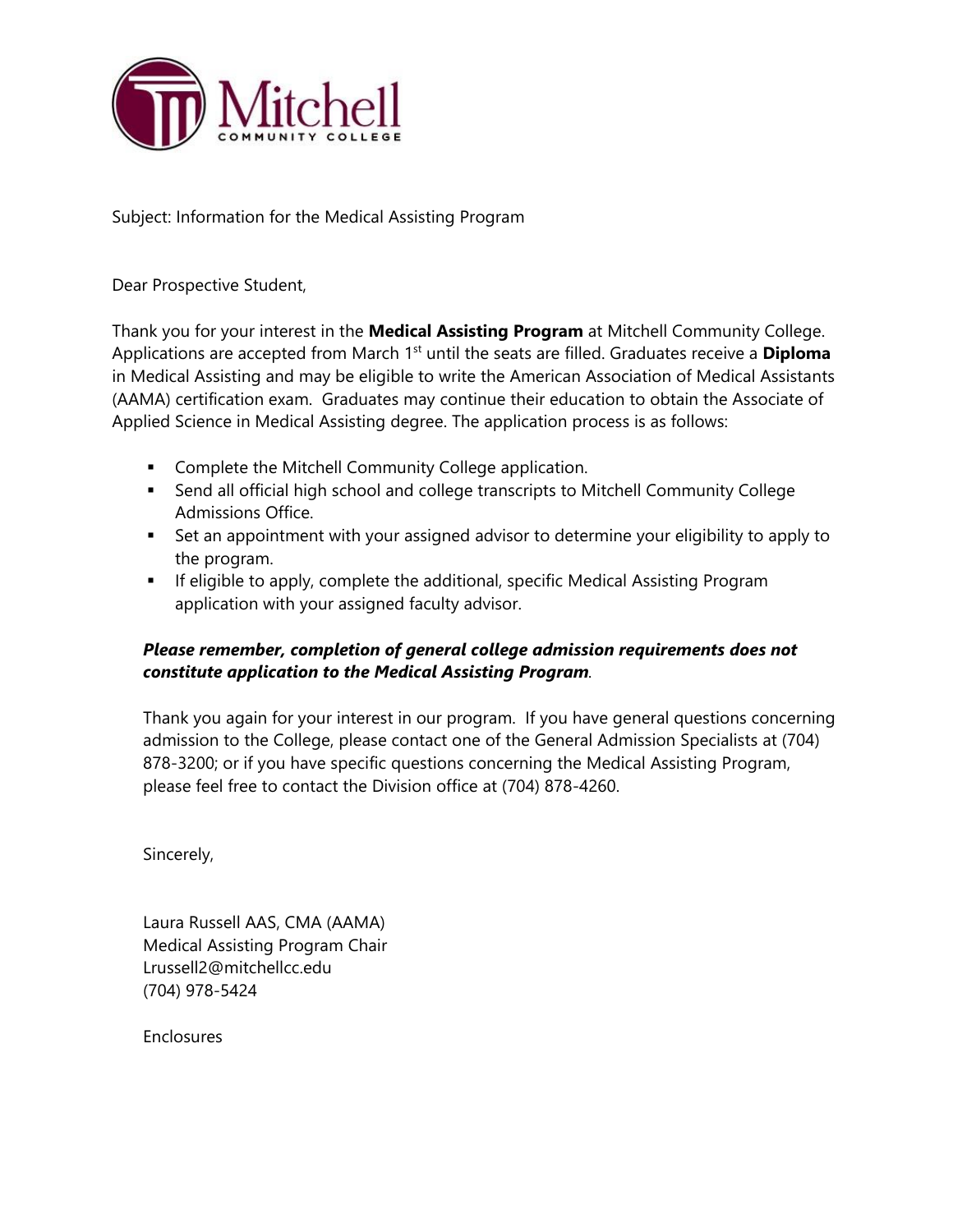

# Medical Assisting **ADMISSION REQUIREMENTS**

 not, however, guarantee admission to any health sciences program. In addition to the College's The Department of Health Sciences understands and accepts the concept of the open-door policy for general admission to Mitchell Community College. Admission to the College does requirements for admission, the following are minimum requirements for admission to the Medical Assisting Program:

- **1. Mitchell Community College Application:** Applicants must complete the College application for admission and submit to Student Services.
- **2. High School or high school equivalency transcript:** Graduation from a high school as specified under admission requirements for degree seeking students, complete high school transcript, or equivalent as established by a high school equivalency test.
- **3. College Transcripts:** Official transcripts from all previously attended colleges must be received by the College. Grades less than C are not transferable into the Medical Assisting program. MED prefix coursework may be transferrable if it is from a CAAHEP accredited program and current within five years. Anatomy and Physiology (BIO 163) must be current within five years. There is no provision for advanced placement or experiential learning in this program. Students requesting MED prefix course transfer credit must demonstrate proficiency through competency testing for MAERB Cognitive, Psychomotor and Affective Domains. If the student is unable to demonstrate competency, the course will need to be repeated in the Medical Assisting program.
- **4. Required GPA:** Applicants must have a minimum 2.0 cumulative grade point average. All course work toward the MED diploma and subsequent A.A.S. curriculum must be completed with a grade of C or better.
- **5. Medical Assisting Program Application:** All applicants must complete a program application and submit to the Program Specialist in the Division of Nursing and Health Sciences.
- **6. CPR Certification:** Applicants are required to have CPR certification by the American Heart Association at the BLS Provider level prior to enrolling in medical assisting clinical courses and remain current through the last day of the externship practicum.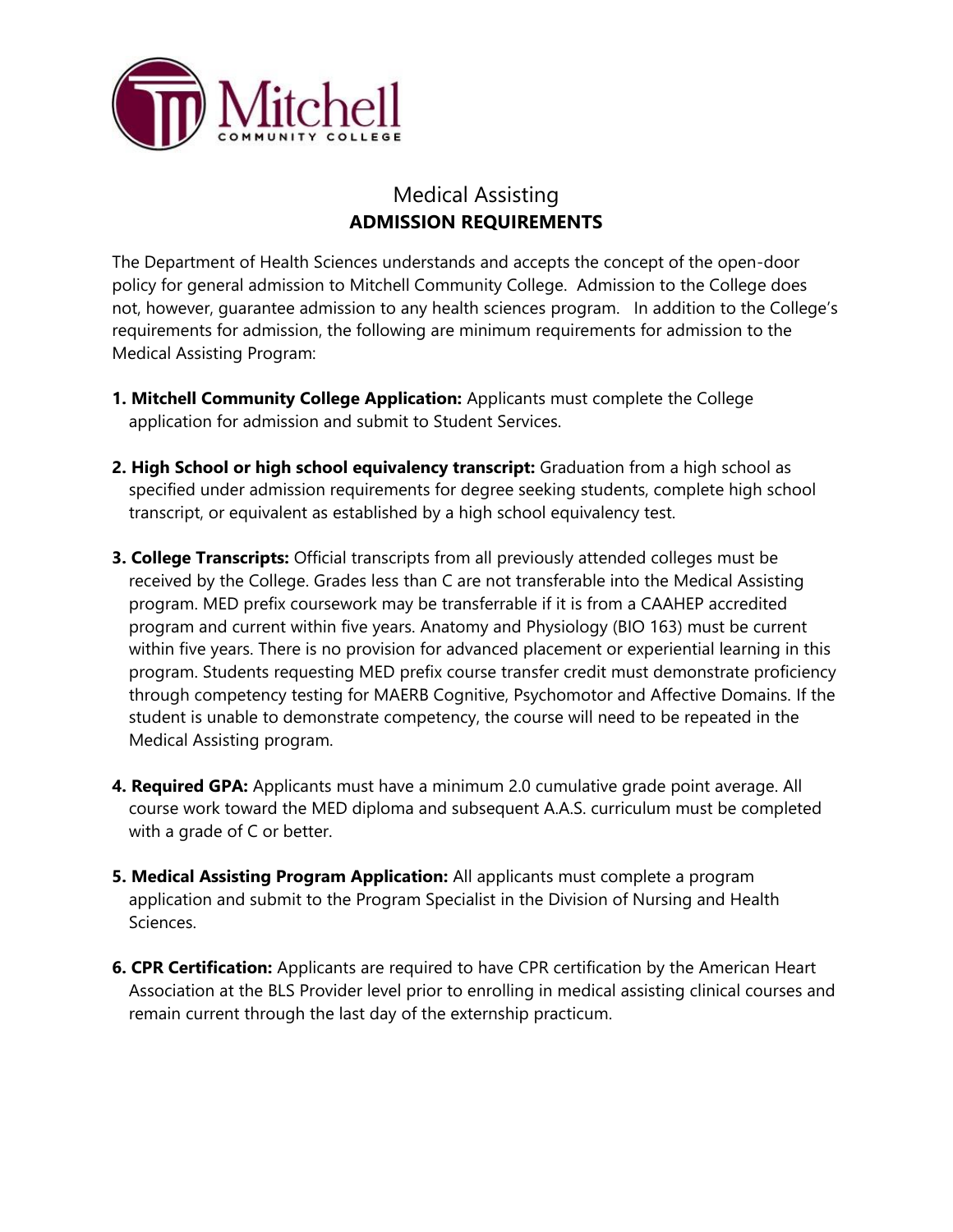

- **7. Physical and Emotional Health:** Applicant will provide validation of satisfactory physical and emotional health and current immunizations prior to enrolling in medical assisting clinical courses. Required immunizations (externship agency requirement): MMR vaccine- 2 doses (measles, mumps, rubella) or positive titers Varicella vaccine- 2 doses or positive titer Tdap (tetanus, diphtheria, pertussis) one time and Td booster every 10 years Tuberculosis 2 step skin test (PPD), or negative TB Blood Test Hepatitis B vaccine (HBV) 3 doses or Heplisav-B 2 doses Influenza: current seasonal vaccine (recommended)
- **8. Background Check and Drug Screen:** Applicant must meet requirements as prescribed by clinical agencies for placement into the externship practicum. The student will bear this cost. If any clinical agency refuses to allow the student to participate in externship practicum experiences, for any reason, the student will not be able to complete the program.
- **9. Student must be 18 years of age prior to first day of the semester for the externship**  (externship agency requirement).
- **10. Student must carry personal health insurance** (externship agency requirement).

Medical Assisting students must have the cognitive, psychomotor, and affective abilities needed to perform all activities as outlined in the **2015 Standards and Guidelines for Medical** 

**Assisting Educational Programs**. These abilities include, but are not limited to:

- 1. **visual** acuity to identify markings on a sphygmomanometer dial and absence of respiratory movement in a client in an emergency situation.
- 2. **hearing** ability to understand the spoken word and interpret sounds while using medical equipment.
- 3. **speaking** ability to be able to question the client about his/her condition and to be able to verbally relay information to others.
- 4. **physical** ability to perform procedures related to client care.
- 5. ability to interact with clients and others appropriately.

Medical Assisting is a limited enrollment program beginning each year in the fall. Students who have completed minimum requirements should submit the application beginning **March 1st** of each year. Qualified applicants will be accepted until the class is full. After that, an alternate list will be established. An alternate may be admitted to the program if an applicant originally accepted declines admission. The Program Chair will notify candidates of their *acceptance* or their placement on the alternate list in late April. The alternate list does not carry over to the next year; therefore, alternates who are not accepted must reapply to the Medical Assisting Program for the following year. No student is considered to be a medical assisting student at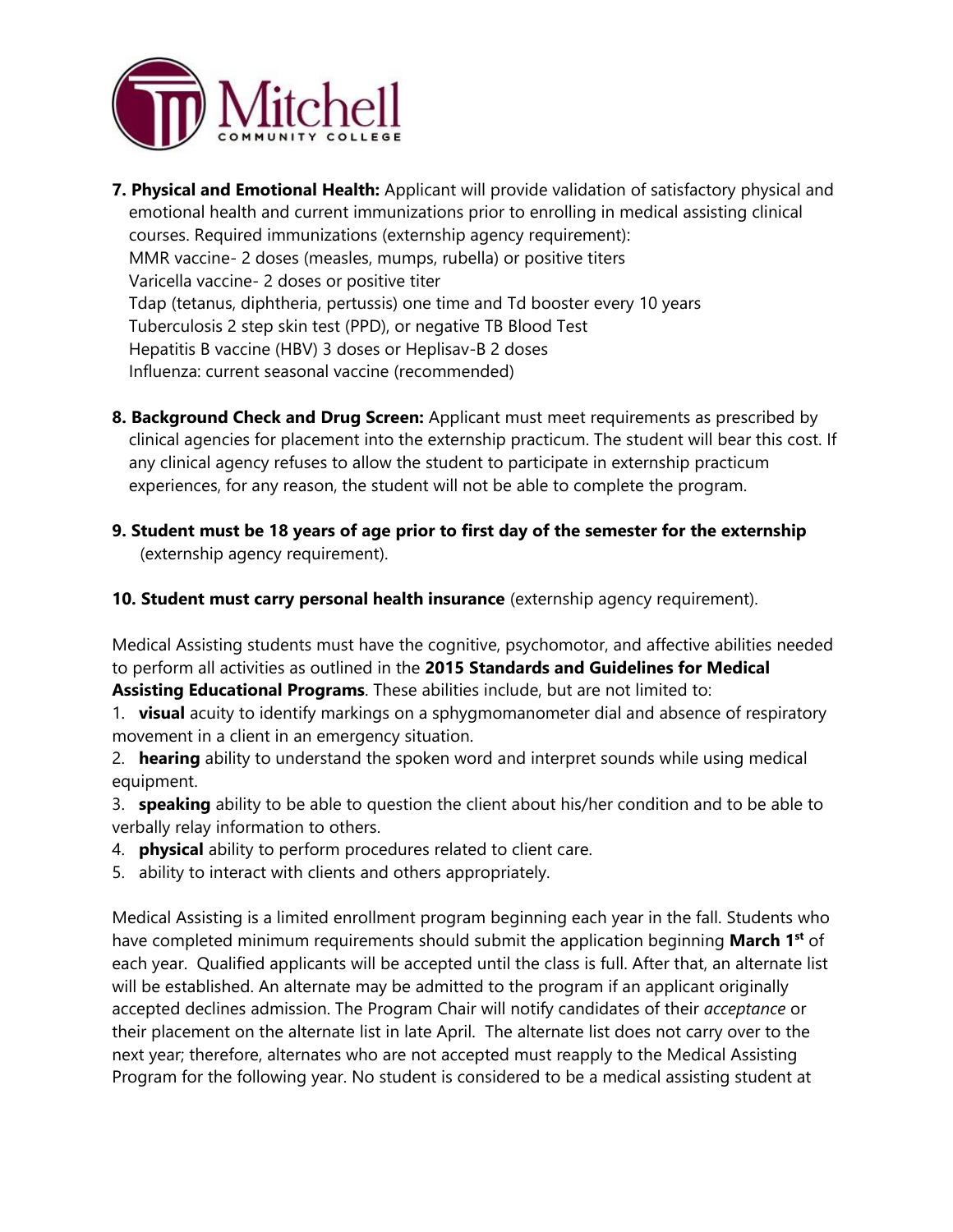

Mitchell Community College until the student receives official, written notification of admission and the student enrolls in medical assisting courses.

The Medical Assisting Diploma program is accredited by the Commission on Accreditation of Allied Health Education Programs ([www.caahep.org\)](www.caahep.org) upon the recommendation of the Medical Assisting Education Review Board (MAERB). CAAHEP, 25400 U.S. Highway 19 North, Suite 158, Clearwater, FL 33763,

Phone (727) 210-2350; Fax (727) 210-2354. Email: [mail@caahep.org](mailto:mail@caahep.org)

# **Please refer to the following if you have questions in these areas:**

**Admission**: [Admissions@mitchellcc.edu](mailto:Admissions@mitchellcc.edu) **Advising**: [Advising@mitchellcc.edu](mailto:Advising@mitchellcc.edu)  **Disability and Accessibility Services**: [MElder@mitchellcc.edu](mailto:MElder@mitchellcc.edu) **Financial Aid**: [FinancialAid@mitchellcc.edu](mailto:FinancialAid@mitchellcc.edu)  **Registrar & Student Records**: [Records@mitchellcc.edu](mailto:Records@mitchellcc.edu) **Student Support Services**: [StudentSupport@mitchellcc.edu](mailto:StudentSupport@mitchellcc.edu) **Placement Testing**: [PlacementTest@mitchellcc.edu](mailto:PlacementTest@mitchellcc.edu) 

Financial Aid (704) 878-5435 Admissions (704) 978-5493

The following general education courses may be taken prior to entering the **Medical Assisting Diploma**  program with grade of C or better:

| <b>PSY 150</b> | General Psychology            |
|----------------|-------------------------------|
| <b>BIO 163</b> | Basic Anatomy & Physiology    |
| <b>ENG 111</b> | <b>Expository Writing</b>     |
| <b>MED 121</b> | Medical Terminology I         |
| <b>MED 122</b> | <b>Medical Terminology II</b> |

The following courses may be taken and can be applied to the **Medical Assisting Associate Degree**  with grade of C or better:

| <b>ENG 112</b> | Research/Writing in the Discipline |
|----------------|------------------------------------|
| <b>BUS 137</b> | Principles of Management           |
| <b>BUS 153</b> | Human Resource Management          |
| <b>BIO 155</b> | <b>Nutrition</b>                   |
| <b>COM 231</b> | <b>Public Speaking</b>             |
| <b>MAT 143</b> | Quantitative Literacy              |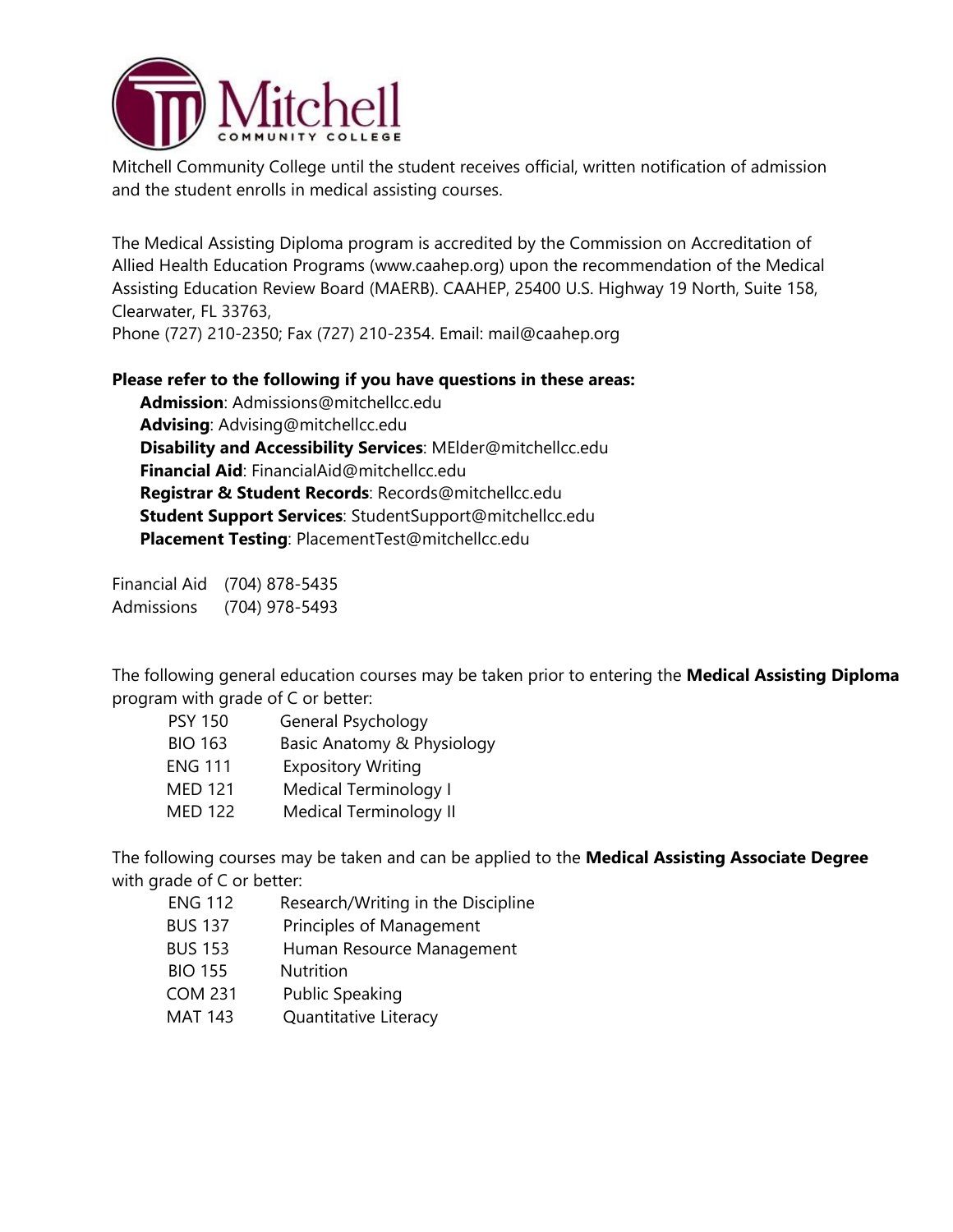

#### Elective: **(Choose one)**

ART 111 Art Appreciation ART 114 Art History Survey I ART 115 Art History Survey II HUM 115 Critical Thinking MUS 110 Music Appreciation MUS 112 Introduction to Jazz PHI 215 Philosophical Issues PHI 240 Introduction to Ethics

 final course grade of "C" or better. BIO 168/169 Anatomy & Physiology I/II may be substituted To receive transfer credit, science courses must have been completed with a grade of 'C' or better within 5 years of admission to the Medical Assisting program. All courses must have a for BIO 163 Basic Anatomy & Physiology if completed within the 5 year time frame, with a grade of "C" or better.

 Association of Medical Assistants (AAMA) certification exam. Graduates may continue their Graduates receive a **Diploma** in Medical Assisting and may be eligible to write the American education to obtain the Associate of Applied Science in Medical Assisting degree. Medical assistants are employed in long-term care facilities, clinics, physician's offices, industry, and community agencies.

| <b>First Year Fall Semester</b>                   | <b>Estimated Cost</b>            |
|---------------------------------------------------|----------------------------------|
| Tuition In State \$76 per credit hour             | MED \$988                        |
| MED Courses (13 credit hours)                     | <b>General Education \$380</b>   |
| General Education Courses (5 credit hours)        |                                  |
| Student Activity Fee \$2.50 per credit hour (1-8) | \$25 for 9 or more hours         |
| <b>Student Access Fee</b>                         | \$25                             |
| Technology Fee \$3 per credit hour                | \$48 for 16 or more credit hours |
| Accident Insurance Fee                            | \$1.25                           |
| Administrative Fee                                | \$10                             |
| Liability Insurance                               | \$13                             |
| <b>Books</b>                                      | \$500                            |
| Castlebranch Background and Drug screen           | \$89.50                          |
| Lab Fee MED 140                                   | \$20                             |
| Stethoscope                                       | $$25-100$                        |
| Watch able to count seconds                       | \$25                             |
| <b>Semester Total</b>                             | \$2224.75                        |

#### **Estimated Expenses Diploma**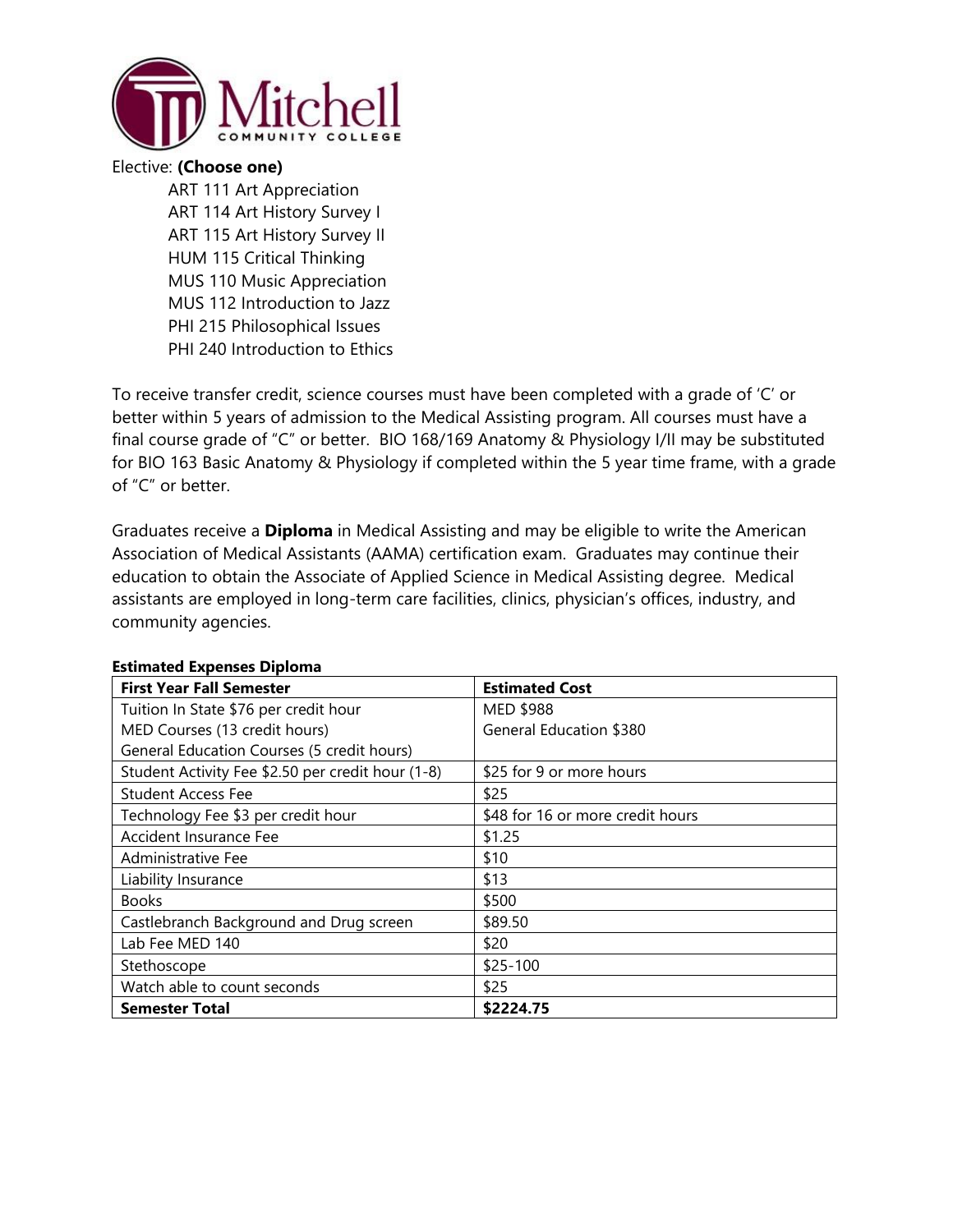

| <b>First Year Spring Semester</b>                 |                                  |
|---------------------------------------------------|----------------------------------|
| Tuition In State \$76 per credit hour             | MED \$988                        |
| MED Courses (13 credit hours)                     | <b>General Education \$456</b>   |
| General Education Courses (6 credit hours)        |                                  |
| Student Activity Fee \$2.50 per credit hour (1-8) | \$25 for 9 or more hours         |
| <b>Student Access Fee</b>                         | \$25                             |
| Technology Fee \$3 per credit hour                | \$48 for 16 or more credit hours |
| Accident Insurance Fee                            | \$1.25                           |
| Administrative Fee                                | \$10                             |
| Lab Fee MED 150                                   | \$20                             |
| <b>CMA Testing Fee</b>                            | \$140                            |
| Scrub Uniform                                     | \$50.90 includes embroidery      |
| White Leather Shoes                               | \$35-80                          |
| <b>CPR</b>                                        | \$40                             |
| Physical and Immunizations                        | varies                           |
| <b>Semester Total</b>                             | \$1884.15                        |

| <b>Summer Semester</b>                    | <b>No Nursing Classes</b> |
|-------------------------------------------|---------------------------|
| Tuition In State \$76 per credit hour     | MED \$532                 |
| MED 260 (5 credit hours)                  |                           |
| MED 264 (2 credit hours)                  |                           |
| <b>Student Access Fee</b>                 | \$3 per credit hour       |
| Technology Fee                            | \$3 per credit hour       |
| Accident Insurance                        | \$1.25                    |
| Administrative Fee                        | \$10                      |
| Mitchell Medical Assisting Pin (Optional) | $$0 - 45$                 |
| <b>Semester Total</b>                     | \$630.25                  |

Diploma estimated expenses are \$4694.15

# **Estimated Expenses Associated Degree**

| <b>Second Year Fall Semester</b>                  |                                  |
|---------------------------------------------------|----------------------------------|
| Tuition In State \$76 per credit hour             | <b>General Education \$912</b>   |
| BUS 137, ENG 112, MAT 143, HUM/Fine arts          |                                  |
| elective (12 credit hours)                        |                                  |
| Student Activity Fee \$2.50 per credit hour (1-8) | \$25 for 9 or more hours         |
| <b>Student Access Fee</b>                         | \$25                             |
| Technology Fee \$3 per credit hour                | \$48 for 16 or more credit hours |
| Accident Insurance Fee                            | \$1.25                           |
| Administrative Fee                                | \$10                             |
| <b>Semester Total</b>                             | \$1021.25                        |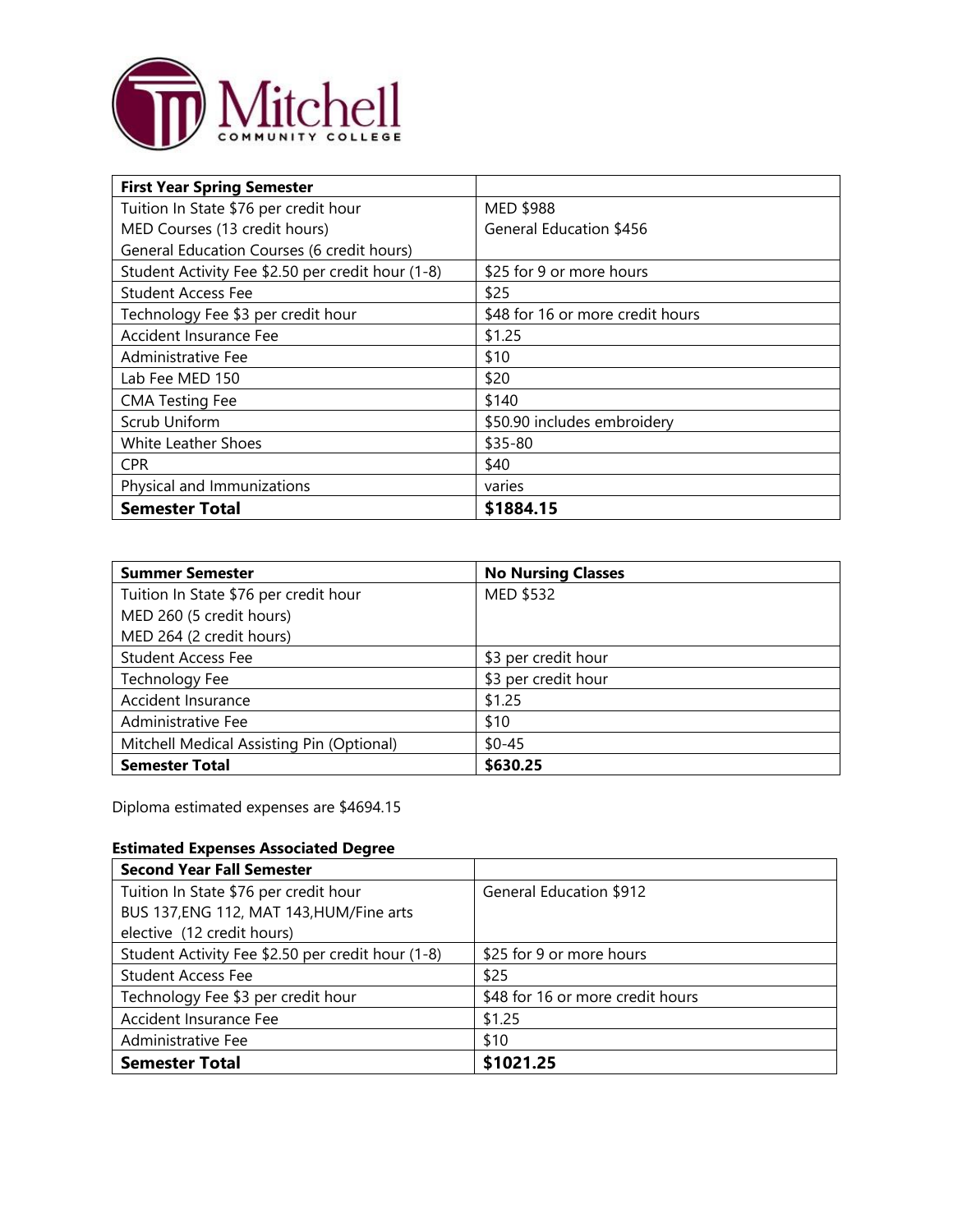

| <b>Second Year Spring Semester</b>                |                                  |
|---------------------------------------------------|----------------------------------|
| Tuition In State \$76 per credit hour             | MED \$228                        |
| MED 272 (3 credit hours)                          | <b>General Education \$684</b>   |
| BIO 155, BUS 153, COM 231 (9 credit hours)        |                                  |
| Student Activity Fee \$2.50 per credit hour (1-8) | \$25 for 9 or more hours         |
| <b>Student Access Fee</b>                         | \$25                             |
| Technology Fee \$3 per credit hour                | \$48 for 16 or more credit hours |
| Accident Insurance Fee                            | \$1.25                           |
| Administrative Fee                                | \$10                             |
| <b>Semester Total</b>                             | \$1021.25                        |

Additional Associate Degree Option expenses are \$2042.50

#### *Fees and expenses noted are estimates and are subject to change.*

Mitchell Community College awards several financial aid options. To be considered, students must complete a free application for federal student aid available on the web at <http://www.fafsa.ed.gov> and a Mitchell Community College Scholarship Application available on the College's website or at the financial aid department in the Student Services Center. Students should direct any questions to the Financial Aid Specialist, at (704) 878-3255.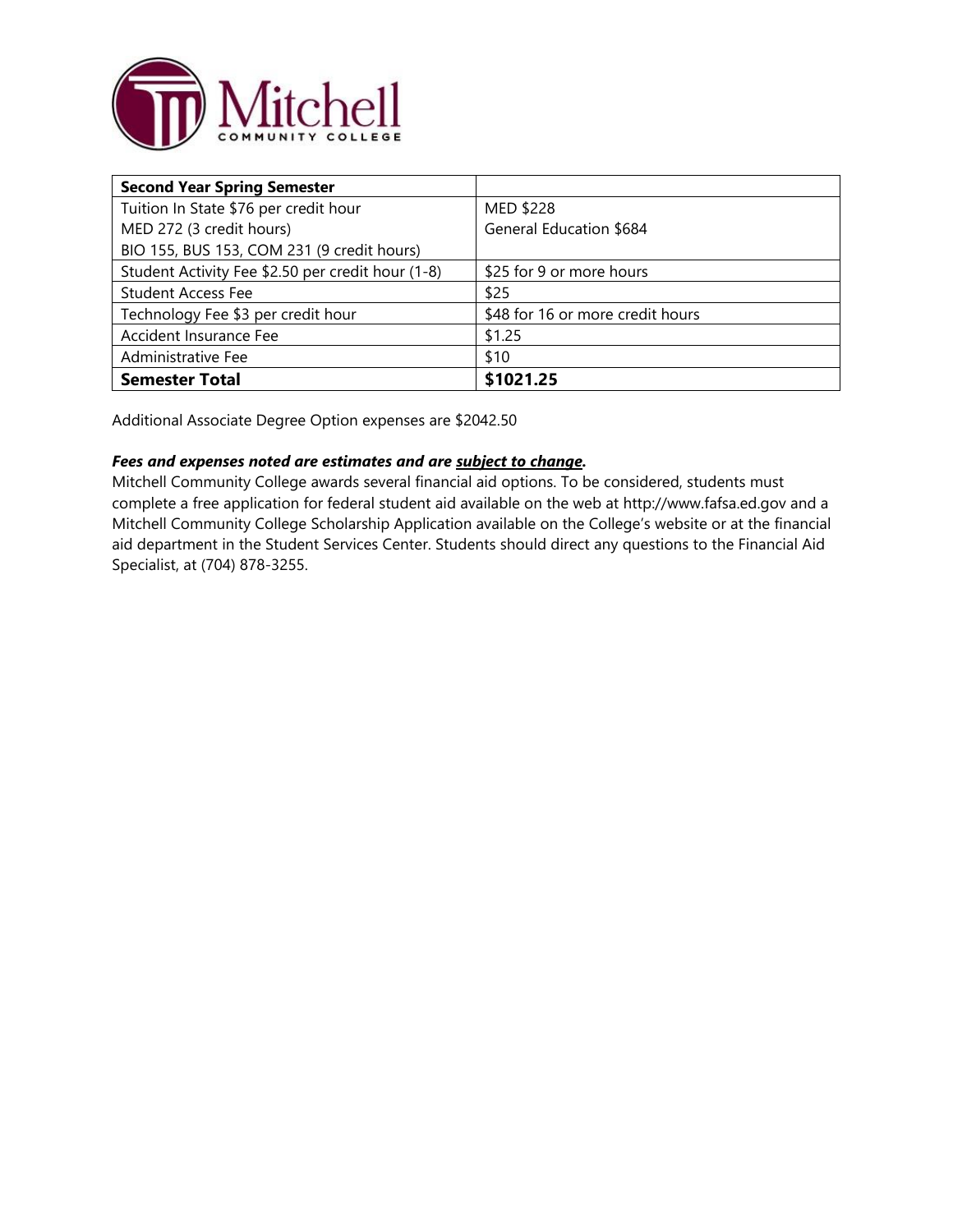

## *optional +1* A.A.S Degree [A45400] **Medical Assisting Diploma Program [D45400]**

#### **Curriculum Description**:

The Medical Assisting curriculum prepares multi-skilled health care professionals qualified to perform administrative, clinical, and laboratory procedures. Course work includes instruction in scheduling appointments, coding and processing insurance accounts, billing, collections, medical transcription, computer operations; assisting with examinations/treatments, performing routine laboratory procedures, electrocardiography, supervised medication administration; and ethical/legal issues associated with patient care.

Graduates of CAAHEP-accredited medical assisting programs may be eligible to sit for the American Association of Medical Assistants' Certification Examination to become Certified Medical Assistants. Employment opportunities include physicians' offices, health maintenance organizations, health departments, and hospitals.

| <b>Fall Semester Course</b> | <b>Credit Hours</b> |
|-----------------------------|---------------------|
| <b>BIO 163</b>              |                     |
| <b>MED 110</b>              |                     |
| <b>MED 118</b>              |                     |
| <b>MED 121</b>              |                     |
| <b>MED 130</b>              |                     |
| <b>MED 140</b>              |                     |

#### **Curriculum by Semesters DIPLOMA**

| <b>Spring Semester Course</b> | <b>Credit Hours</b> |
|-------------------------------|---------------------|
| <b>MED 122</b>                |                     |
| <b>MED 131</b>                |                     |
| <b>MED 150</b>                |                     |
| <b>MED 270</b>                |                     |
| <b>ENG 111</b>                |                     |
| <b>PSY 150</b>                |                     |

| <b>Summer Semester Course</b> | <b>Credit Hours</b> |
|-------------------------------|---------------------|
| MED 260                       |                     |
| MED 264                       |                     |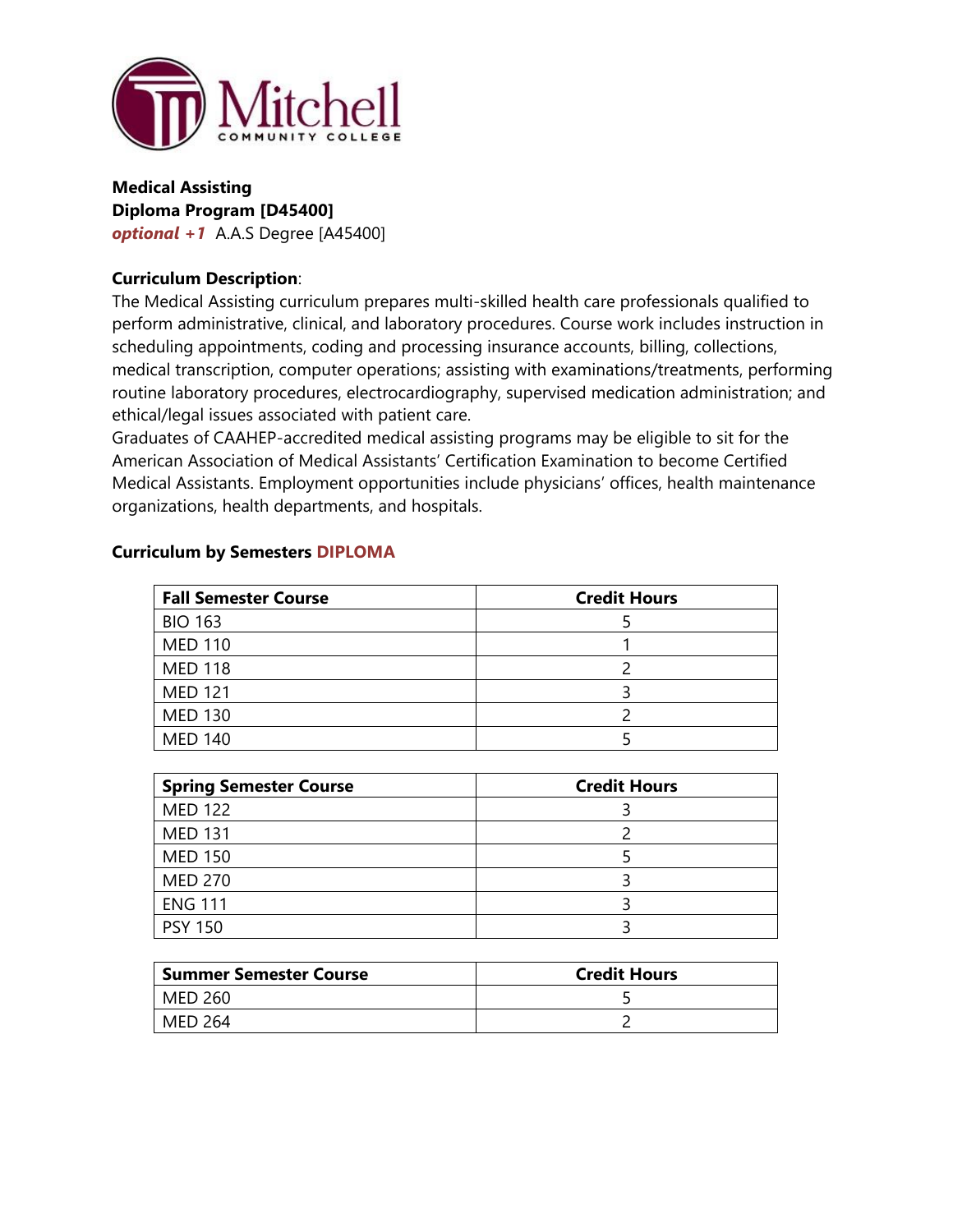

- Science (AAS) degree. Medical Assisting is a full-time program of study; all students MUST complete the diploma first, regardless of any future plans to obtain the optional Associate of Applied
- Medical Assisting students are required by the accrediting agency to show current CPR certification at the American Heart Association BLS level (AHA).

# Addi<br><mark>diplo</mark><br>OPT **Additional courses for the OPTIONAL Associate of Applied Science (AAS) degree after the diploma:**

#### **OPTIONAL (+1) Second Year**

| <b>Fall Semester Course</b>                | <b>Credit Hours</b> |
|--------------------------------------------|---------------------|
| <b>BUS 137</b>                             | 3                   |
| <b>ENG 112</b>                             | 3                   |
| <b>MAT 143</b>                             | 3                   |
| Humanities/Fine Arts Elective (Choose one) | 3                   |
| ART 111 Art Appreciation                   |                     |
| ART 114 Art History Survey I               |                     |
| ART 115 Art History Survey II              |                     |
| <b>HUM 115 Critical Thinking</b>           |                     |
| MUS 110 Music Appreciation                 |                     |
| MUS 112 Introduction to Jazz               |                     |
| PHI 215 Philosophical Issues               |                     |
| PHI 240 Introduction to Ethics             |                     |

| <b>Spring Semester Course</b> | <b>Credit Hours</b> |
|-------------------------------|---------------------|
| <b>BIO 155</b>                |                     |
| <b>BUS 153</b>                |                     |
| COM 231                       |                     |
| MED 272 Drug Therapy          |                     |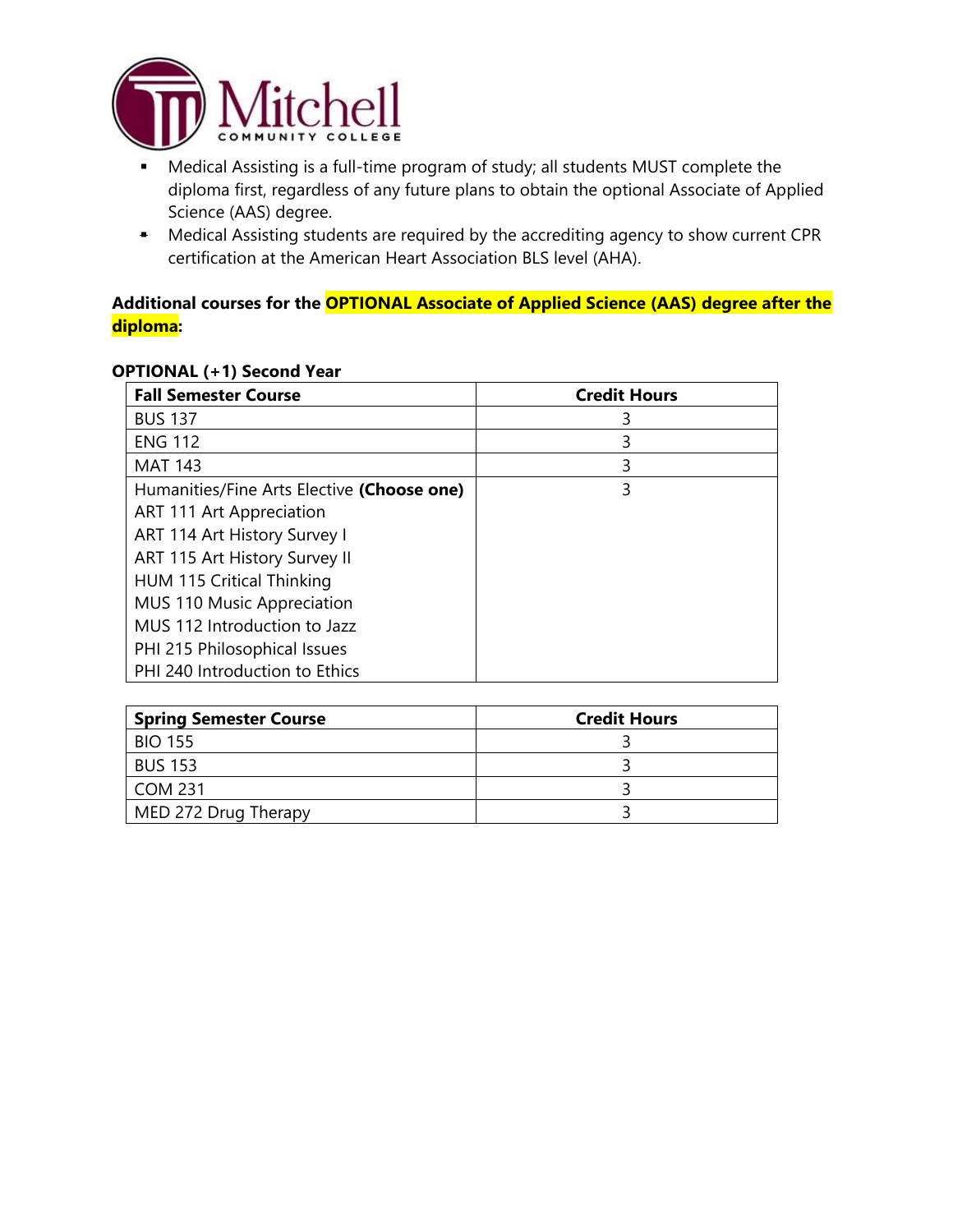

#### **Medical Assisting FAQs**

#### **Where is the Medical Assisting program located?**

The Medical Assisting program is located at the Main Campus in Statesville, Health Sciences Building 706 Cherry Street.

## **Are all of the classes that I am required to take for Medical Assisting located at the Statesville Campus?**

MED classes are offered on the Main Campus, and General Education classes may be taken at the Statesville, or Mooresville Campus or online.

#### **What is a Medical Assistant and what do Medical Assistants do?**

Medical Assistants are multi-skilled allied health professionals who are specifically trained to work in ambulatory settings, such as clinics, healthcare provider's offices and practices, performing administrative, laboratory, and clinical procedures.

#### **What are the responsibilities of a medical assistant?**

The responsibilities of a Medical Assistant vary depending on the practice setting. Clinical duties include, but are not limited to, the following:

Obtain medical histories Obtain and record vital signs Perform diagnostic testing Assist healthcare providers with examination procedures Prepare patients for minor surgical procedures Perform venipuncture, ECGs, injections Collect and process lab specimens

Administrative duties include, but are not limited to, the following:

Insurance billing, coding, and bookkeeping

Maintain, update, and file medical records

Schedule appointments

Process mail and handle correspondences

Apply appropriate ethical and legal professional conduct.

#### **How long does it take to complete the medical assisting program?**

The Medical Assisting program at Mitchell Community College is a one year full-time diploma program. The coursework is delivered in the classroom and lab and includes a clinical practicum experience. Academic demands including class, lab time, study and homework time, and clinical assignments necessitate an estimated 30-40 hours per week. The externship practicum is the "capstone course" of six-eight weeks, unpaid, 32-40 hours each week during summer semester.